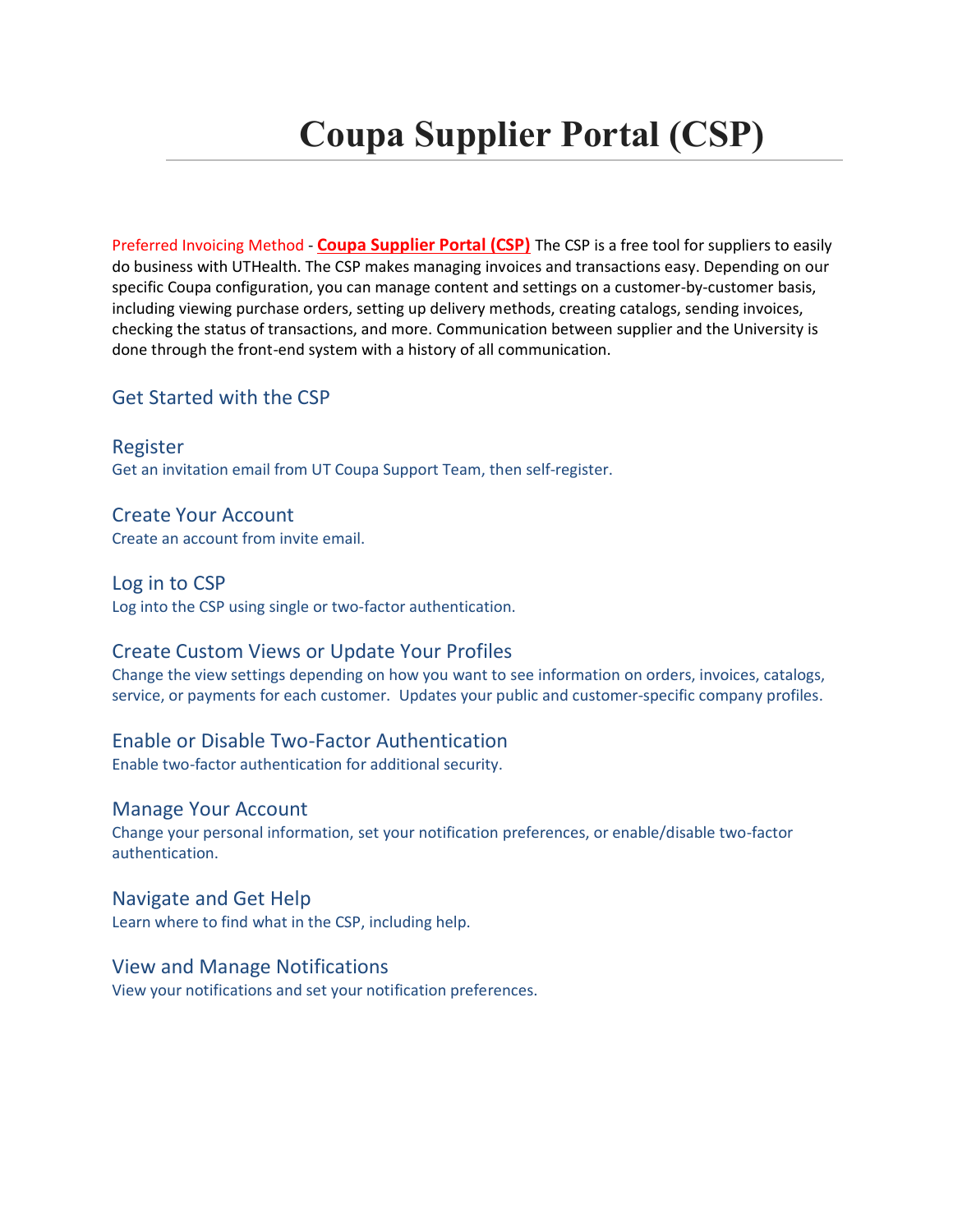| Coupa Supplier Portal (CSP) |                                        |                                            |                                                                                                   |                                     |                   |                                                                                                                                                                  | Suppliers can see<br>notifications when<br>their invoice is<br>approved for payment       |   |
|-----------------------------|----------------------------------------|--------------------------------------------|---------------------------------------------------------------------------------------------------|-------------------------------------|-------------------|------------------------------------------------------------------------------------------------------------------------------------------------------------------|-------------------------------------------------------------------------------------------|---|
|                             | coupa supplier port al                 |                                            |                                                                                                   |                                     |                   |                                                                                                                                                                  | BOB ~ NOTIFICATIONS 58<br>$HE$ <sub>V</sub>                                               |   |
|                             | Home                                   | Profile<br>Orders                          | <b>ASN</b><br><b>Invoices</b>                                                                     | Catalogs                            | <b>Admin</b>      |                                                                                                                                                                  | An invoice is approved<br>Invoice test12 for \$0.00 has been approved to pay by           | ⊗ |
|                             | Invoices                               |                                            | By clicking on the 'Invoices' tab<br>suppliers can see the invoices<br>they've created in the CSP |                                     |                   | Dunder Mifflin, Inc. .<br>An invoice is approved<br>Invoice gstidtest1 for \$500.00 has been approved to<br>pay by Dunder Mifflin, Inc<br>An invoice is approved |                                                                                           |   |
|                             | Export to -                            |                                            |                                                                                                   |                                     | <b>View</b>       | Bob's                                                                                                                                                            | Invoice taxenginetest2 for \$100.00 has been approved<br>to pay by Dunder Mifflin, Inc. . |   |
|                             | Invoice #<br>ARDBS1                    | Created Date -<br>11/07/16                 | <b>Status</b><br>Pending Approval                                                                 | Suppliers can                       |                   | Unans<br>No                                                                                                                                                      | See All Notifications                                                                     |   |
|                             |                                        | Suppliers can click<br>on the Invoice # to | Draft                                                                                             | review the status of<br>any invoice |                   | No                                                                                                                                                               |                                                                                           |   |
|                             |                                        | see the details                            | Pending Approval<br>Approved                                                                      | None<br>3456                        | 10.83<br>2,706.25 | No<br>No                                                                                                                                                         |                                                                                           |   |
|                             | <b><i><u>Programment</u></i></b><br>No | 10/16/16                                   | Draft                                                                                             | 3456                                | 2,706.25          | No                                                                                                                                                               |                                                                                           |   |
|                             | 9985654                                | 10/07/16                                   | Pending Approval                                                                                  | 3439                                | 2,706.25          | <b>No</b>                                                                                                                                                        |                                                                                           |   |
|                             | 11223344                               | 08/29/16                                   | Disputed                                                                                          | 3449                                | 1,082.50          | Yes                                                                                                                                                              | 围                                                                                         |   |
|                             | 12345                                  | 07/06/16                                   | Approved                                                                                          | 3440                                | 162.38            | No                                                                                                                                                               |                                                                                           |   |

森coupa | 21



**Please note continued submission of invoices via traditional methods of mail or non-Coupa email will result in a delayed payment due to additional processing time.**